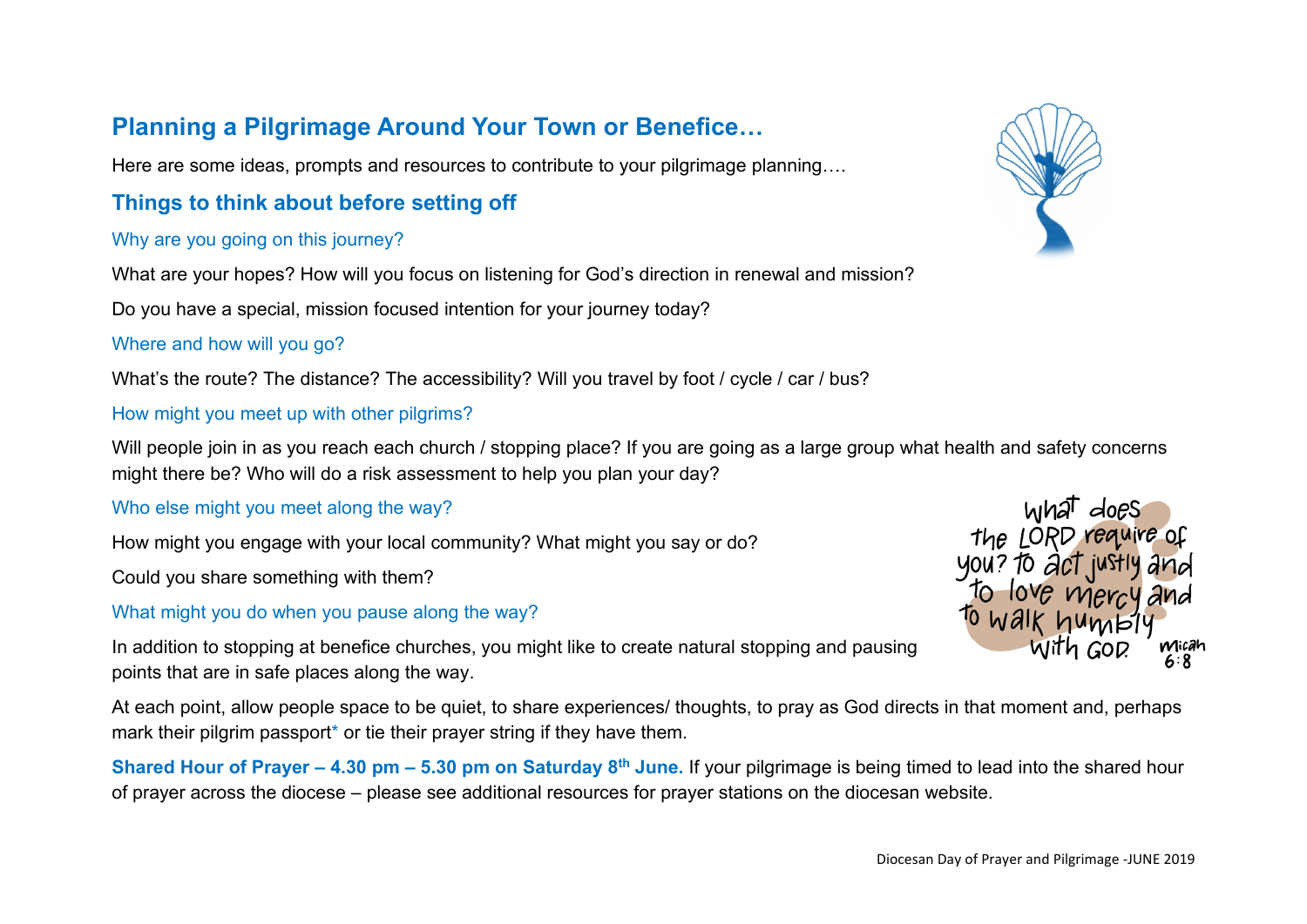# **Suggestions for your Pilgrimage Planning**

| <b>Preparing to travel</b> | What will you do                                                                                                                         | A pilgrimage tradition is that you take something with you to leave at your destination or                                                                              |
|----------------------------|------------------------------------------------------------------------------------------------------------------------------------------|-------------------------------------------------------------------------------------------------------------------------------------------------------------------------|
|                            | before you set out?                                                                                                                      | somewhere along the way e.g.                                                                                                                                            |
|                            |                                                                                                                                          | A pebble – a symbol of what distracts you from being closer to God to hold and to<br>place at the place of completion? What will you do with all the pebbles?           |
|                            |                                                                                                                                          | A length of cord and tie a simple knot at each stopping place along the wayand then<br>join all the prayer strings together at the end of the pilgrimage?               |
|                            |                                                                                                                                          | A simple pilgrim passport* that could be stamped at each prayer stop along the way?                                                                                     |
|                            |                                                                                                                                          |                                                                                                                                                                         |
|                            | How might you<br>prepare hearts and<br>minds, so all are ready<br>for what they might<br>experience and<br>encounter on this<br>journey? | In your starting church / place take some time preparing your heart and mind to listen,<br>experience and encounter something new and special on the journey.           |
|                            |                                                                                                                                          | Prayerfully place all those you love and all that keeps you busy in God's hand, so you<br>don't need to think or worry about it on your pilgrimage.                     |
|                            |                                                                                                                                          | Spend some time in prayer, song and silence – You might like to ponder of some words<br>of Scripture for your journey - Psalm 119:105? Micah 6:8? Luke 24:32? John 14:6 |
|                            |                                                                                                                                          |                                                                                                                                                                         |
|                            |                                                                                                                                          |                                                                                                                                                                         |
|                            |                                                                                                                                          |                                                                                                                                                                         |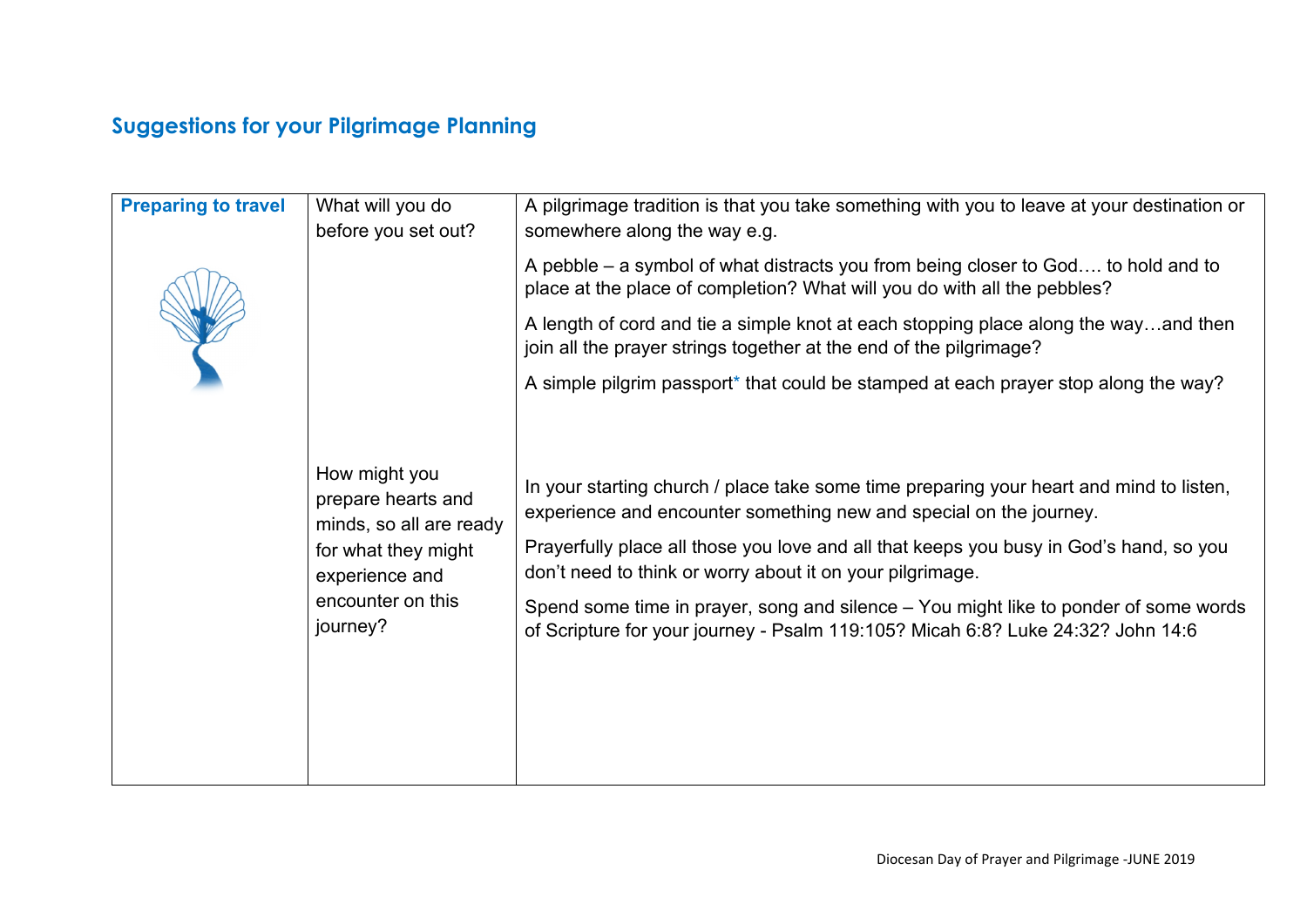| Setting off                 | Pilgrims travel light                                                                            | Sing a hymn together as you leave or pray this prayer                                 |  |  |  |
|-----------------------------|--------------------------------------------------------------------------------------------------|---------------------------------------------------------------------------------------|--|--|--|
| <b>Taking the first</b>     | only take what is                                                                                | Be by my side O God, with every step I take.                                          |  |  |  |
| <b>steps</b>                | needed for the journey.                                                                          | Be before me, Be behind me,                                                           |  |  |  |
|                             |                                                                                                  | Be in my thoughts, Be in what I see and hear,                                         |  |  |  |
|                             |                                                                                                  | Be by my side O God, with every step I take.                                          |  |  |  |
|                             |                                                                                                  |                                                                                       |  |  |  |
| <b>Praying / reflecting</b> | As you journey, look                                                                             | Notice the rhythm of your breathing. How are feeling about this journey?              |  |  |  |
| on the way                  | around you - what you                                                                            | What do you notice as you look around?                                                |  |  |  |
|                             | can see, hear or feel?                                                                           | What can you see that makes you smile?                                                |  |  |  |
|                             |                                                                                                  | Share with those around you. What can they see?                                       |  |  |  |
|                             |                                                                                                  |                                                                                       |  |  |  |
| Where will you stop         | Here is an example of<br>a prayer stop - what<br>might you do for other<br>prayer moments on the | It is important to rest along the way to give people time to pause and reflect on the |  |  |  |
| and pray on the             |                                                                                                  | journey so far.                                                                       |  |  |  |
| way? How often              |                                                                                                  | Think of something that has blessed you on the way                                    |  |  |  |
| would you like to           |                                                                                                  | Begin to think about what God might be saying to you on this journey                  |  |  |  |
| do this?                    | way?                                                                                             | Share some thoughts with those around you – pray and maybe sing and listen to God's   |  |  |  |
|                             |                                                                                                  | Word? Micah 6:8?                                                                      |  |  |  |
|                             |                                                                                                  | God of adventure,                                                                     |  |  |  |
|                             | Mark your passport -<br>or tie your prayer string<br>$-$ or do something to                      | thank you for the beauty                                                              |  |  |  |
|                             |                                                                                                  | and diversity of your world.                                                          |  |  |  |
|                             |                                                                                                  | Open our eyes afresh                                                                  |  |  |  |
|                             |                                                                                                  | to the wonders you have created,                                                      |  |  |  |
|                             | mark this place and                                                                              | surprise us again with                                                                |  |  |  |
|                             | space.                                                                                           | everyday miracles,                                                                    |  |  |  |
|                             |                                                                                                  |                                                                                       |  |  |  |
|                             |                                                                                                  | and equip us for exploration.                                                         |  |  |  |
|                             |                                                                                                  | Amen                                                                                  |  |  |  |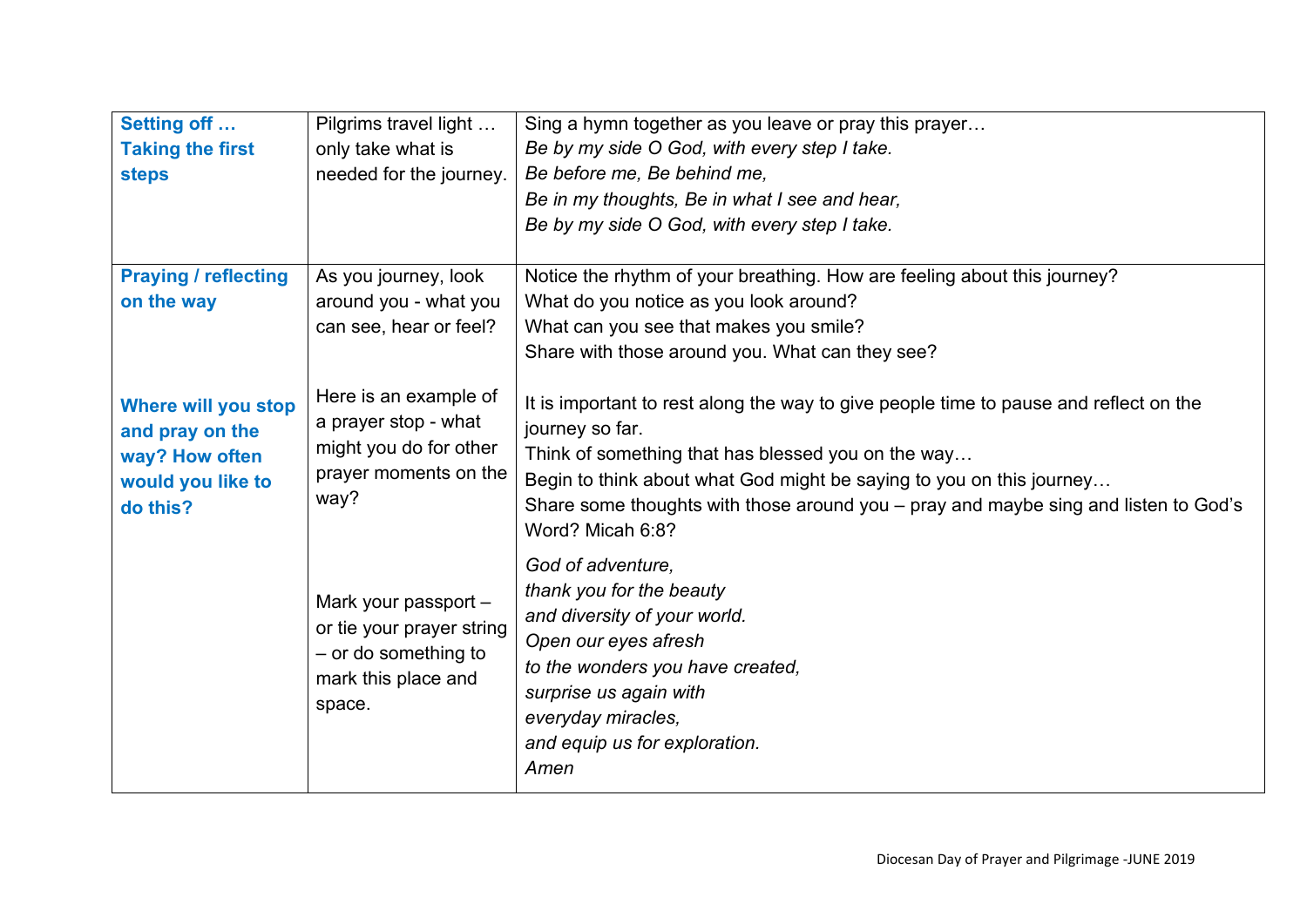| <b>Arriving at your</b>               | Who will be welcoming                | Time for refreshments (Pilgrims relied on the kindness and hospitality of strangers along |  |  |  |
|---------------------------------------|--------------------------------------|-------------------------------------------------------------------------------------------|--|--|--|
| destination                           | you?                                 | their journey. The act of sharing food and stories is a key part of being a pilgrim)      |  |  |  |
|                                       | What practical                       |                                                                                           |  |  |  |
|                                       | arrangements do you                  |                                                                                           |  |  |  |
|                                       | have to make                         |                                                                                           |  |  |  |
|                                       | regarding parking,                   |                                                                                           |  |  |  |
|                                       | toilets etc                          |                                                                                           |  |  |  |
| A moment of                           | <b>What might God be</b>             | Invite people to find a few quite moments to reflect on their journey and place their     |  |  |  |
| reflection                            | saying to you?                       | pebbles, or anything they have made on the way, around a candle or central prayer         |  |  |  |
|                                       |                                      | focus.                                                                                    |  |  |  |
| When you go on a                      | Post-it notes or printed             |                                                                                           |  |  |  |
| pilgrimage, you may                   | postcards* could be                  | Questions for reflection:                                                                 |  |  |  |
| find that you are a                   | available for people to              | How do you feel now?                                                                      |  |  |  |
| different person on                   | write a word or phrase               | Did you experience God's presence today? If so Where? How?                                |  |  |  |
| your return because                   | sharing what they have               |                                                                                           |  |  |  |
| of the conversations.                 | heard from God and                   | Give thanks for those you have met with here and on your journey.                         |  |  |  |
| observations and                      | their companions                     |                                                                                           |  |  |  |
| thoughts you had<br>encountered along | during the day.<br>You may need some | Write a few words a the post-it or postcard ready for our closing worship.                |  |  |  |
| the way.                              |                                      |                                                                                           |  |  |  |
|                                       | pens                                 |                                                                                           |  |  |  |
|                                       |                                      |                                                                                           |  |  |  |
| <b>Closing Worship*</b>               |                                      | If your time together has drawn to a close – gather, rested and refreshed, to sing and    |  |  |  |
|                                       |                                      | pray your thanks and praise before departure                                              |  |  |  |
|                                       |                                      | A suggested outline** is included below.                                                  |  |  |  |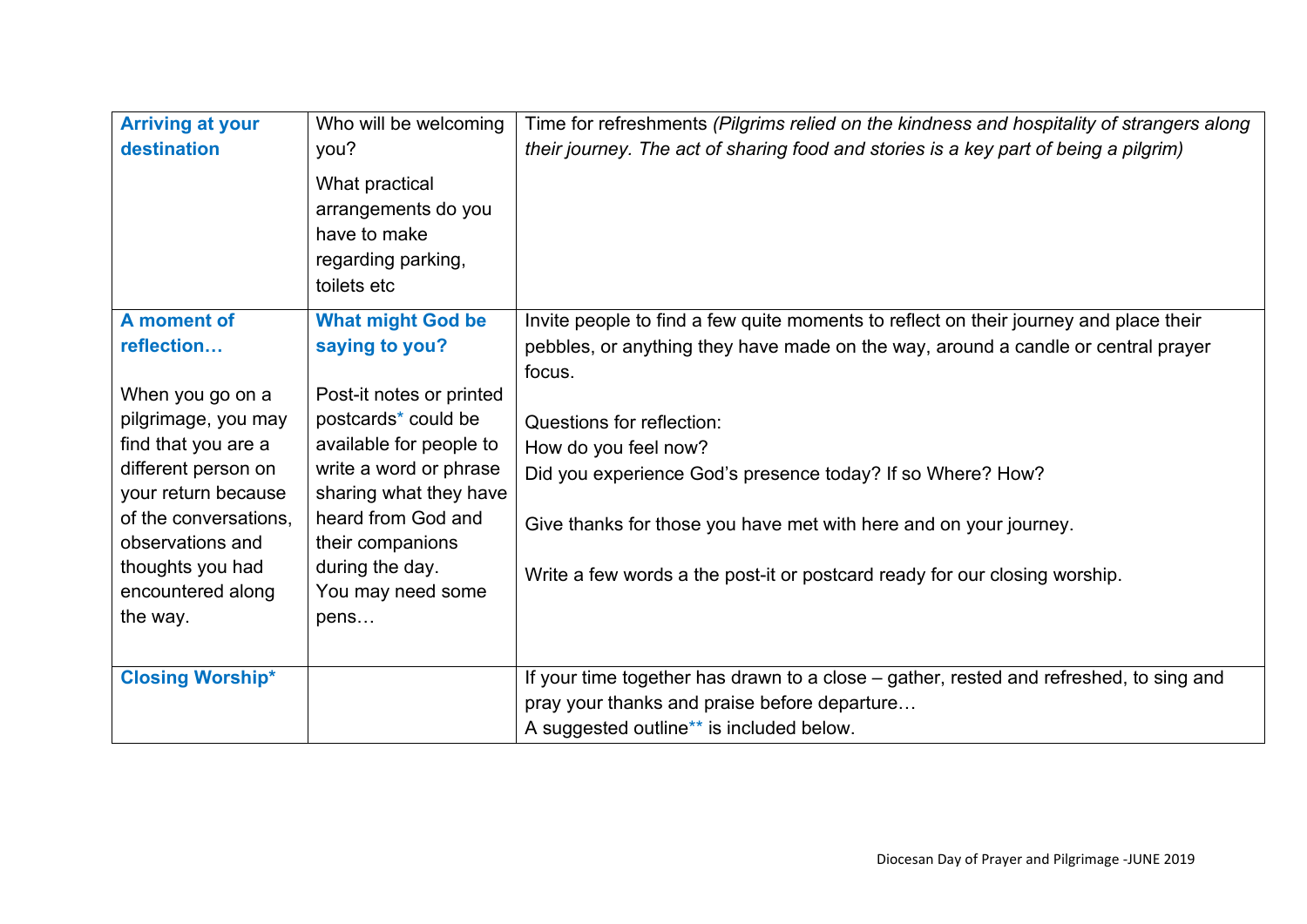Included to aid your planning… all the resources are in Word format so that you can adapt them for your community.

\* templates

[1] **Pilgrim Passport -** Pilgrims sometimes carry a pilgrim's passport in recognition of the places they have visited along their pilgrimage route. You might like to do this for the stopping at points along the way in your church. A stamp or sticker is needed for each stop. Pilgrims could then take the passport home to remember their journey – and place it in their Bible, prayer space or windowsill… If you have a photo of your church you could pop it on the front of the passport.

[2] **Shell and Footprint outlines –** adapt these and use to support the prayer moments of the day… print on card for prayer trees or prayer boards – or to make prayer cards / bookmarks for people to take home

[3] **Reflection Postcards -** photocopy and place around your arrival destination inviting people to share moments of God's grace and revelation, their thoughts or observations.

[4] **Simple bookmark for pilgrims to take home –** with room to add your own image at the centre... or change the Scripture verse as appropriate for your church community. Encourage people to continue to pray for us all as we journey together as disciples in mission.

**\*\* Suggested outline for Closing Worship** This simple prayer and praise service is suggested as a conclusion to your pilgrimage. If you have timed your pilgrimage to coincide with the diocesan Hour of Prayer 4.30 – 5.30 on Saturday  $8<sup>th</sup>$  June please see further resources on the diocesan website.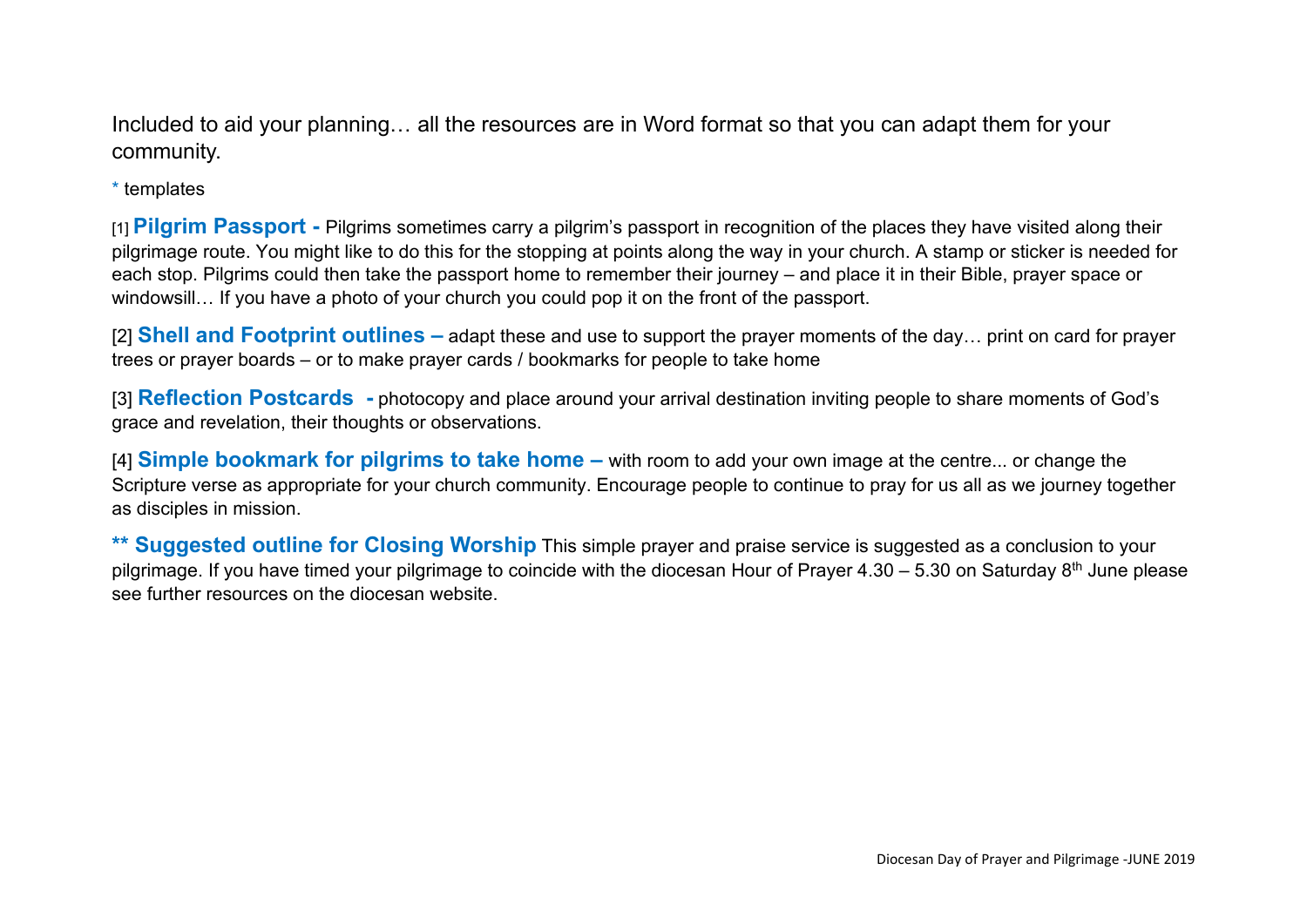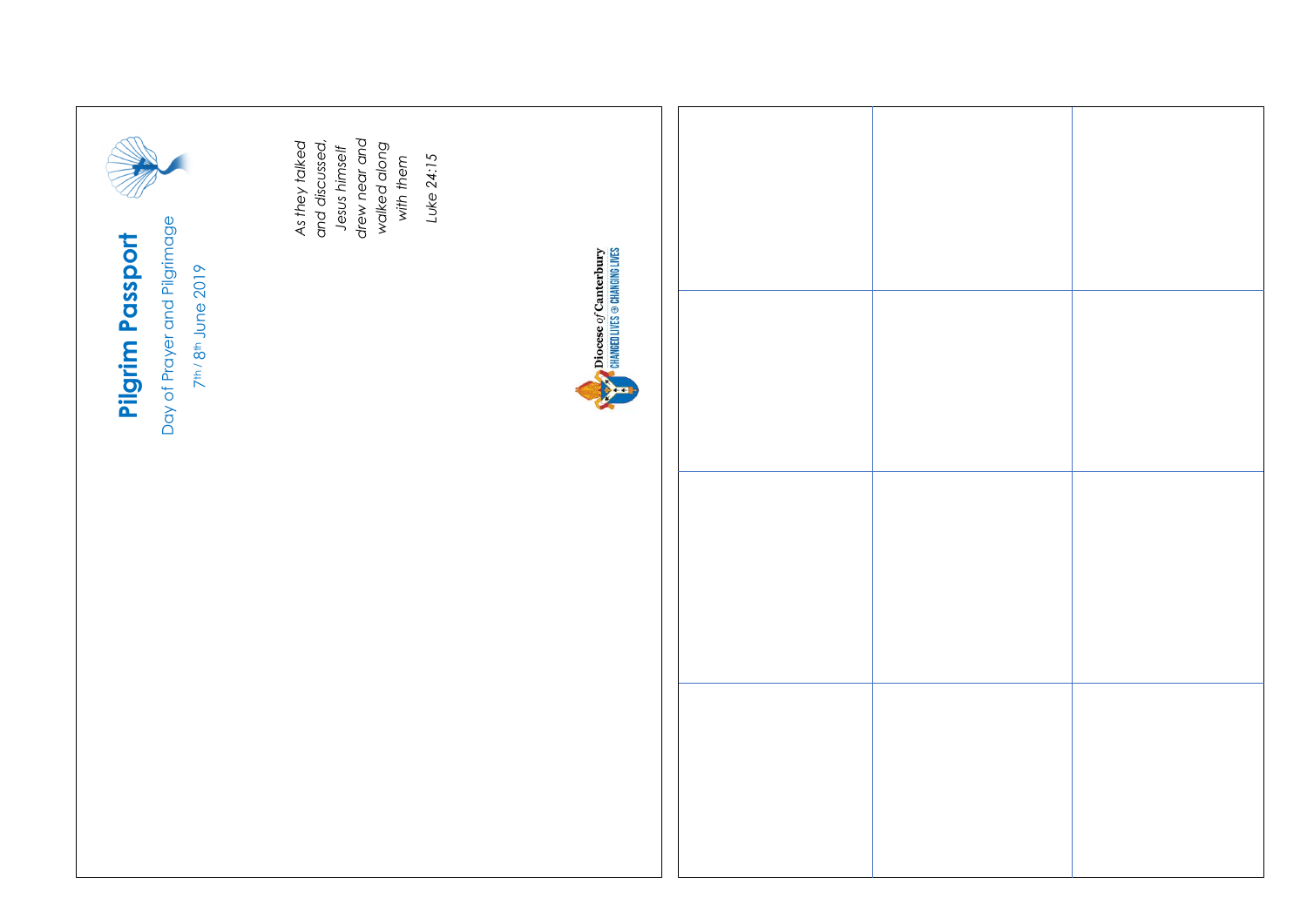



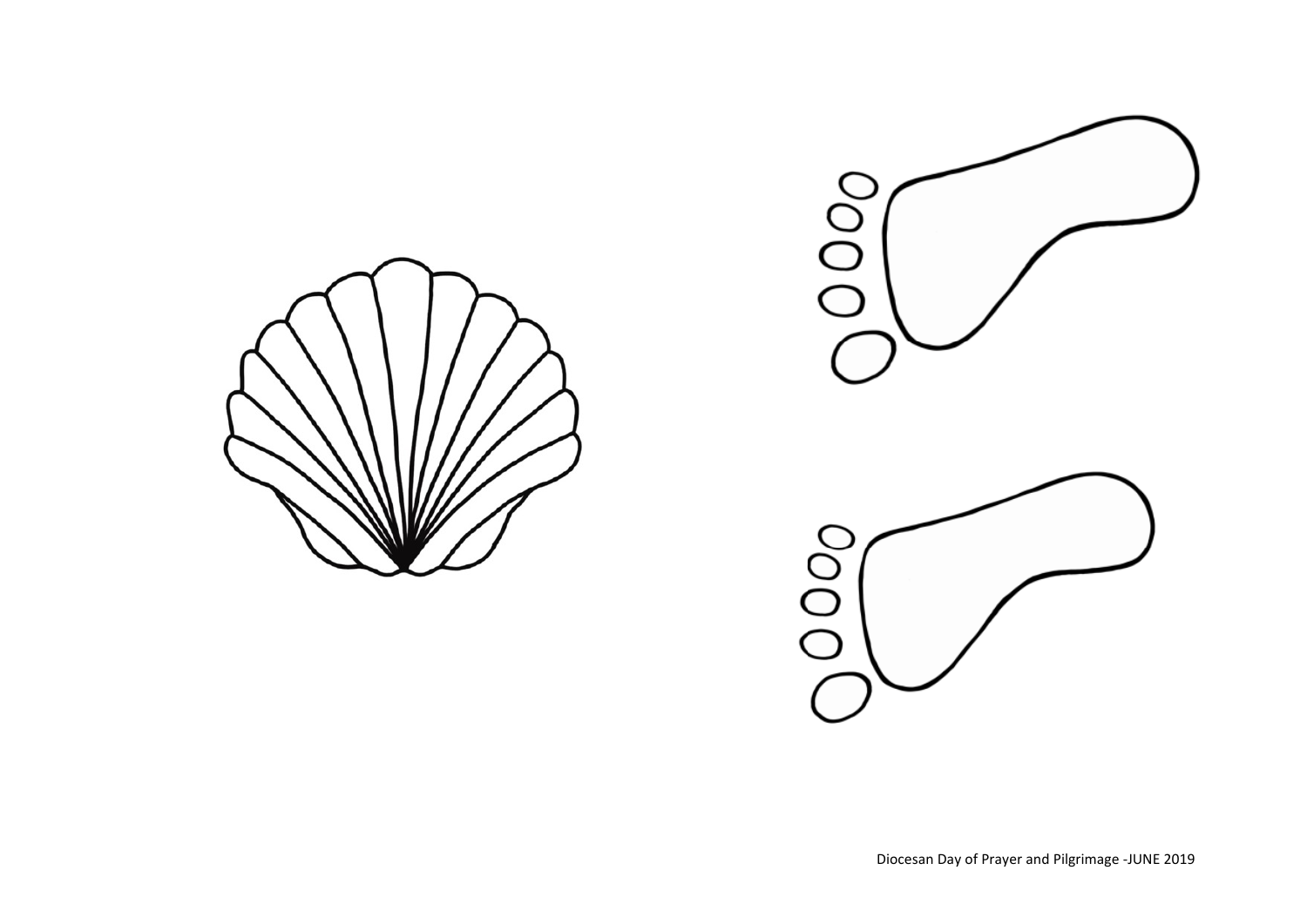What might God have been saying to you today? What would you like to say to God now?



What might God have been saying to you today? What would you like to say to God now?



What might God have been saying to you today? What would you like to say to God now?



What might God have been saying to you today? What would you like to say to God now?



Diocesan Day of Prayer and Pilgrimage -JUNE 2019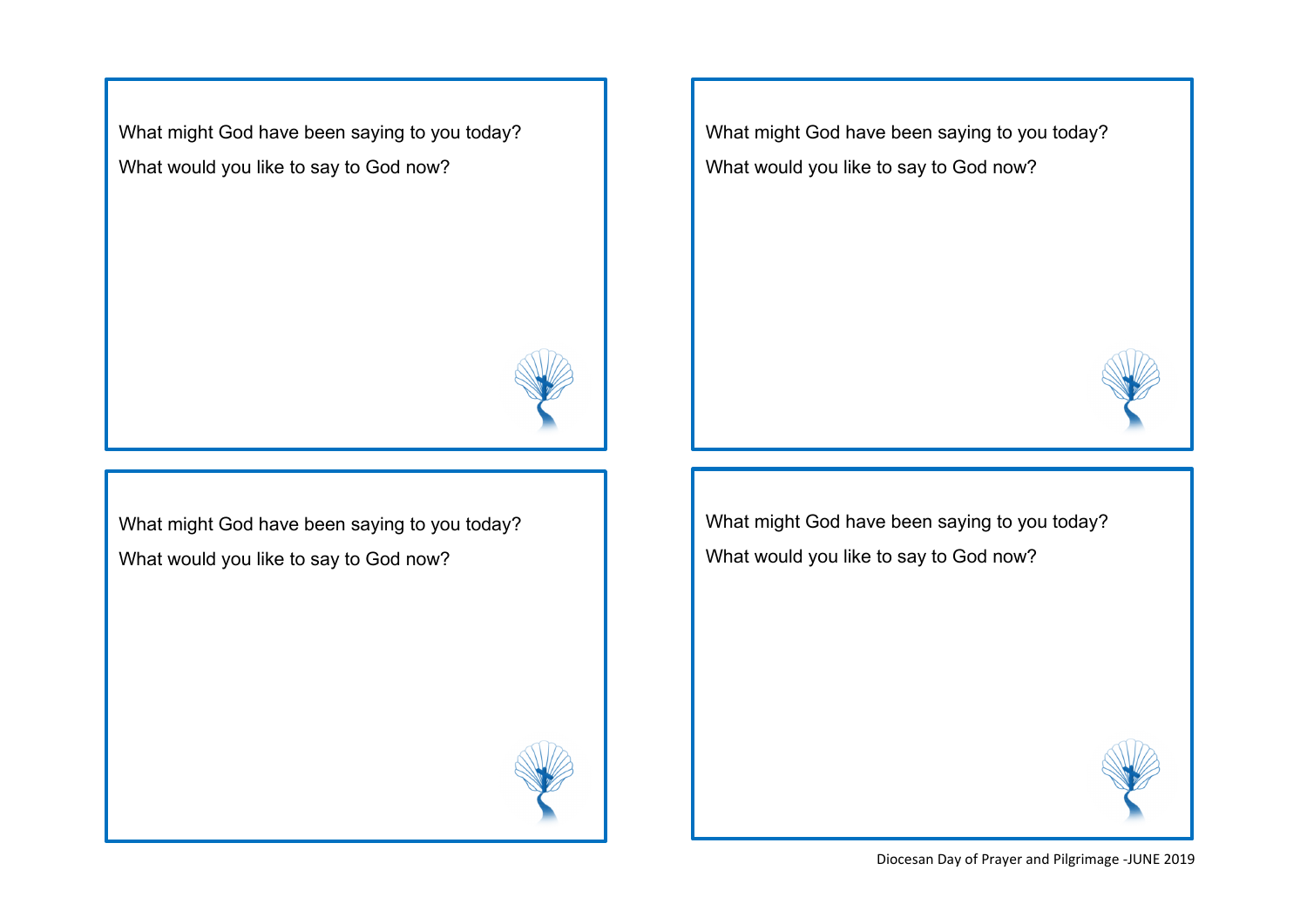| Day of Prayer<br>and Pilgrimage                                                                        | Day of Prayer<br>and Pilgrimage                                                                        | Day of Prayer<br>and Pilgrimage                                                                        | Day of Prayer<br>and Pilgrimage                                                                        | Day of Prayer<br>and Pilgrimage                                                                        |
|--------------------------------------------------------------------------------------------------------|--------------------------------------------------------------------------------------------------------|--------------------------------------------------------------------------------------------------------|--------------------------------------------------------------------------------------------------------|--------------------------------------------------------------------------------------------------------|
| 7 <sup>th</sup> / 8 <sup>th</sup> June 2019                                                            | 7 <sup>th</sup> / 8 <sup>th</sup> June 2019                                                            | 7 <sup>th</sup> / 8 <sup>th</sup> June 2019                                                            | 7 <sup>th</sup> / 8 <sup>th</sup> June 2019                                                            | 7 <sup>th</sup> / 8 <sup>th</sup> June 2019                                                            |
| Were not our<br>hearts burning<br>within us while he<br>was talking to us<br>on the road<br>Luke 24:32 | Were not our<br>hearts burning<br>within us while he<br>was talking to us<br>on the road<br>Luke 24:32 | Were not our<br>hearts burning<br>within us while he<br>was talking to us<br>on the road<br>Luke 24:32 | Were not our<br>hearts burning<br>within us while he<br>was talking to us<br>on the road<br>Luke 24:32 | Were not our<br>hearts burning<br>within us while he<br>was talking to us<br>on the road<br>Luke 24:32 |
| Diocese of Canterbury<br><b>CHANGED LIVES ☉ CHANGING LIVES</b>                                         | Diocese of Canterbury<br><b>CHANGED LIVES @ CHANGING LIVES</b>                                         | Diocese of Canterbury<br><b>CHANGED LIVES ☉ CHANGING LIVES</b>                                         | Diocese of Canterbury<br><b>CHANGED LIVES → CHANGING LIVES</b><br>er ra<br>-----------                 | Diocese of Canterbury<br><b>CHANGED LIVES ◈ CHANGING LIVES</b>                                         |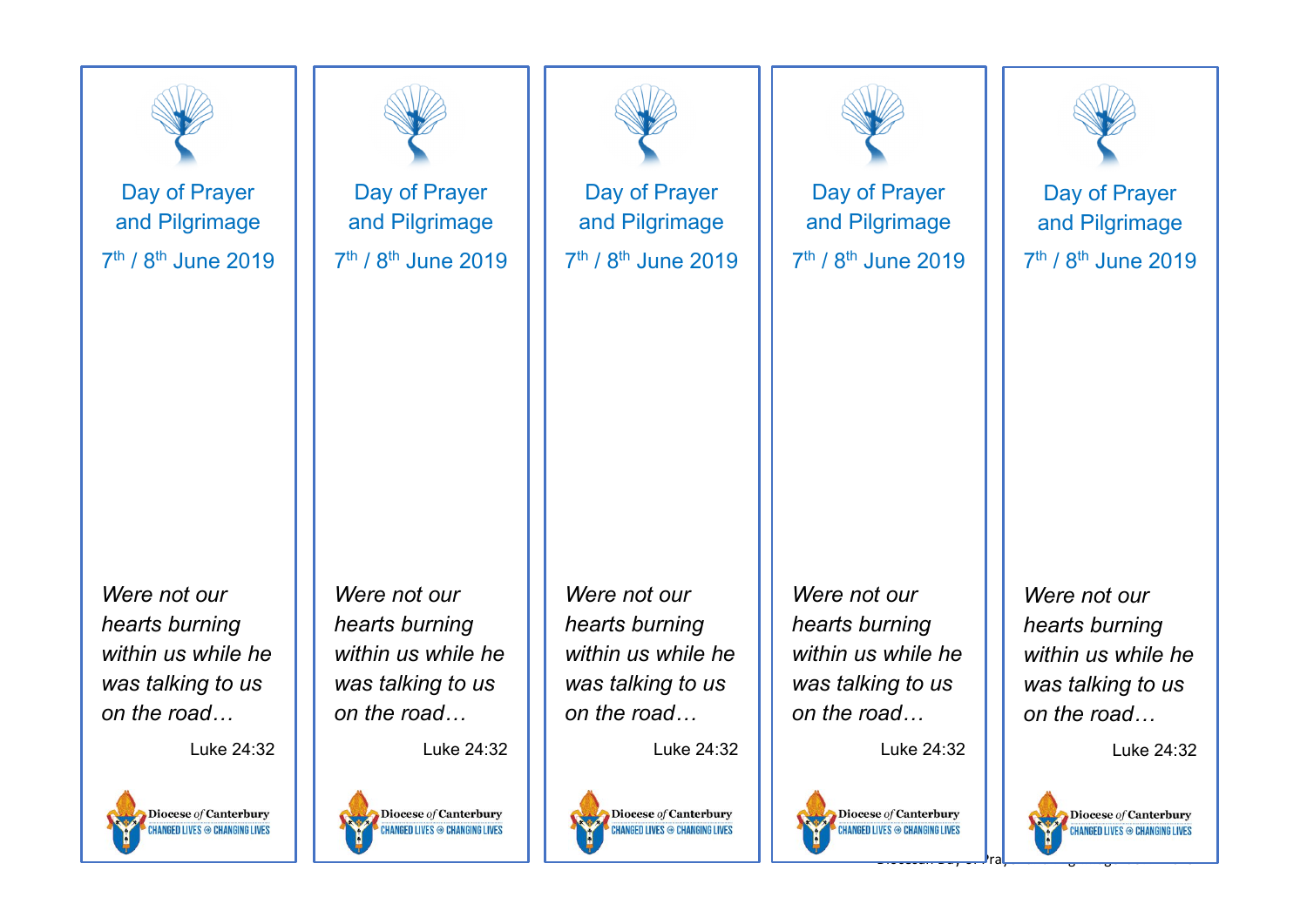#### **Suggested act of worship at your destination**

You may like to follow this act of worship or change it to suit your context, venue or groupings.

### **Gather**

Greeting: We meet in the presence of God, who has walked with us on our journey We meet together as a part of our wider church community – parish, benefice, deanery and diocese. Together we have journeyed in hope seeking God's direction in all that we do in renewing ourselves for mission.

*Light a candle to acknowledge God's light and direction in all that we do.* 

Sing together – something thoughtful / reflective e.g. Be still and know

Reading – Luke 24:13-35

Let's remind ourselves of two disciples that went on a journey together, how they talked, listened and shared in fellowship together ... and how Jesus walked with them.

What you have experienced on your pilgrimage journey today? What you have heard and felt? Find someone you haven't spoken to and share your stories together.

Response: Have some quiet music playing and invite everyone to bring up their post-it note, or postcard, and place them in front of the candle. In return give them a pilgrimage bookmark**\*** as reminder of their pilgrimage journey.

Let's celebrate all that has happened on our journey today…

Sing – Songs of thanks and praise

Blessing - *May the peace of the Lord Christ go with you, Wherever he may send you.*